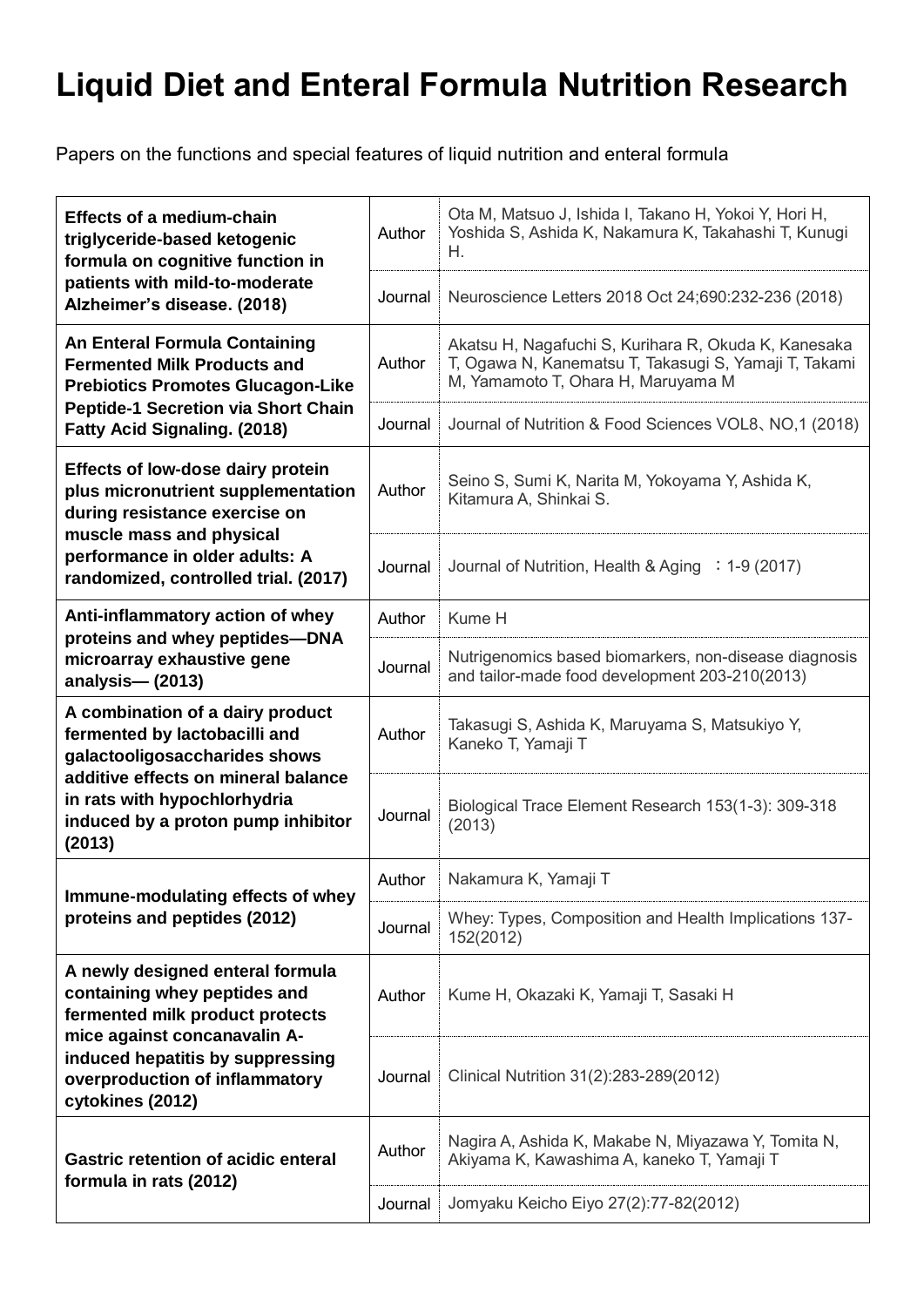| A dairy product fermented by<br>Lactobacilli cancels the adverse<br>effects of hypochlorhydria induced<br>by a proton pump inhibitor on bone<br>metabolism in growing rats (2011)                  | Author  | Takasugi S, Ashida K, Maruyama S, Komaba Y, Kaneko<br>T, Yamaji T                                                        |
|----------------------------------------------------------------------------------------------------------------------------------------------------------------------------------------------------|---------|--------------------------------------------------------------------------------------------------------------------------|
|                                                                                                                                                                                                    | Journal | British Journal of Nutrition 106(10): 1487-1494 (2011)                                                                   |
| <b>Studies on absorption and</b><br>metabolism of palatinose<br>(isomaltulose) in rats (2011)                                                                                                      | Author  | Tonouchi H, Yamaji T, Uchida M, Koganei M, Sasayama<br>A, Kaneko T, Urita Y, Okuno M, Suzuki K, Kashimura J,<br>Sasaki H |
|                                                                                                                                                                                                    | Journal | British Journal of Nutrition 105(1): 10-14 (2011)                                                                        |
| An isomaltulose-based balanced<br>formula (Inslow) improves<br>abdominal visceral fat, glucose<br>tolerance and serum lipid<br>composition in healthy volunteers<br>concerning with obesity (2011) | Author  | Hayakawa T, Kawajima A, Kobayashi S, Suzuki S,<br>Nagata O, Sasaki H                                                     |
|                                                                                                                                                                                                    | Journal | Jomyaku Keicho Eiyo 26(2):747-755(2011)                                                                                  |
| <b>Effects of feeding an enteral formula</b><br>fortified with manganese,<br>chromium, iodine and molybdenum<br>on blood and tissue concentrations<br>of essential trace element in rats<br>(2008) | Author  | Takasugi S, Ashida K, Maruyama S, Yamaji T, Kaneko T                                                                     |
|                                                                                                                                                                                                    | Journal | Biomedical Research on Trace Elements 19(4): 321-324<br>(2008)                                                           |
| The effect of gel food containing<br>green tea catechin on oral hygiene<br>status in the elderly requiring long-<br>term care (2008)                                                               | Author  | Toyama Y, Takaba A, Chihara S, Kaji J, Uehara T, Ozaki<br>$\top$                                                         |
|                                                                                                                                                                                                    | Journal | Nihon Shika Iryō Kanri Gakkai Zasshi 42(4): 268-273<br>(2008)                                                            |
| Hepatitis inhibitory effects of whey<br>proteins and whey peptides (2008)                                                                                                                          | Author  | Yamaji T, Kume H                                                                                                         |
|                                                                                                                                                                                                    | Journal | Milk Science 56(3): 115-118 (2008)                                                                                       |
| Dietary palatinose and oleic acid<br>ameliorate disorders of glucose and<br>lipid metabolism in zucker fatty rats<br>(2007)                                                                        | Author  | Sato K, Arai H, Mizuno A, Fukaya M, Sato T, Koganei M,<br>Sasaki H, Yamamoto H, Taketani Y, Doi T, Takeda E              |
|                                                                                                                                                                                                    | Journal | The Journal of Nutrition 137(8): 1908-1915 (2007)                                                                        |
| In gastronosomy patients, the<br>effects of protein nutrition<br>intervention and influenza vaccine<br>antibody titer (2007)                                                                       | Author  | Akatsu H, Matsumoto M, Miyamoto K, Yamamoto Y,<br>Ashida K, Takami M, Ohashi S                                           |
|                                                                                                                                                                                                    | Journal | Eiyo Hyoka to Chiryo 24(3): 91-98 (2007)                                                                                 |
| Viscosity using a simple viscosity<br>meter and drinking properties of<br>commercial thickening agents<br>containing xanthan gum (2007)                                                            | Author  | Unenishi K, Tachimura T, Toyama Y, Okuta T                                                                               |
|                                                                                                                                                                                                    | Journal | Osaka Kyoiku Daigaku Kiyo No II 55(2): 69-78 (2007)                                                                      |